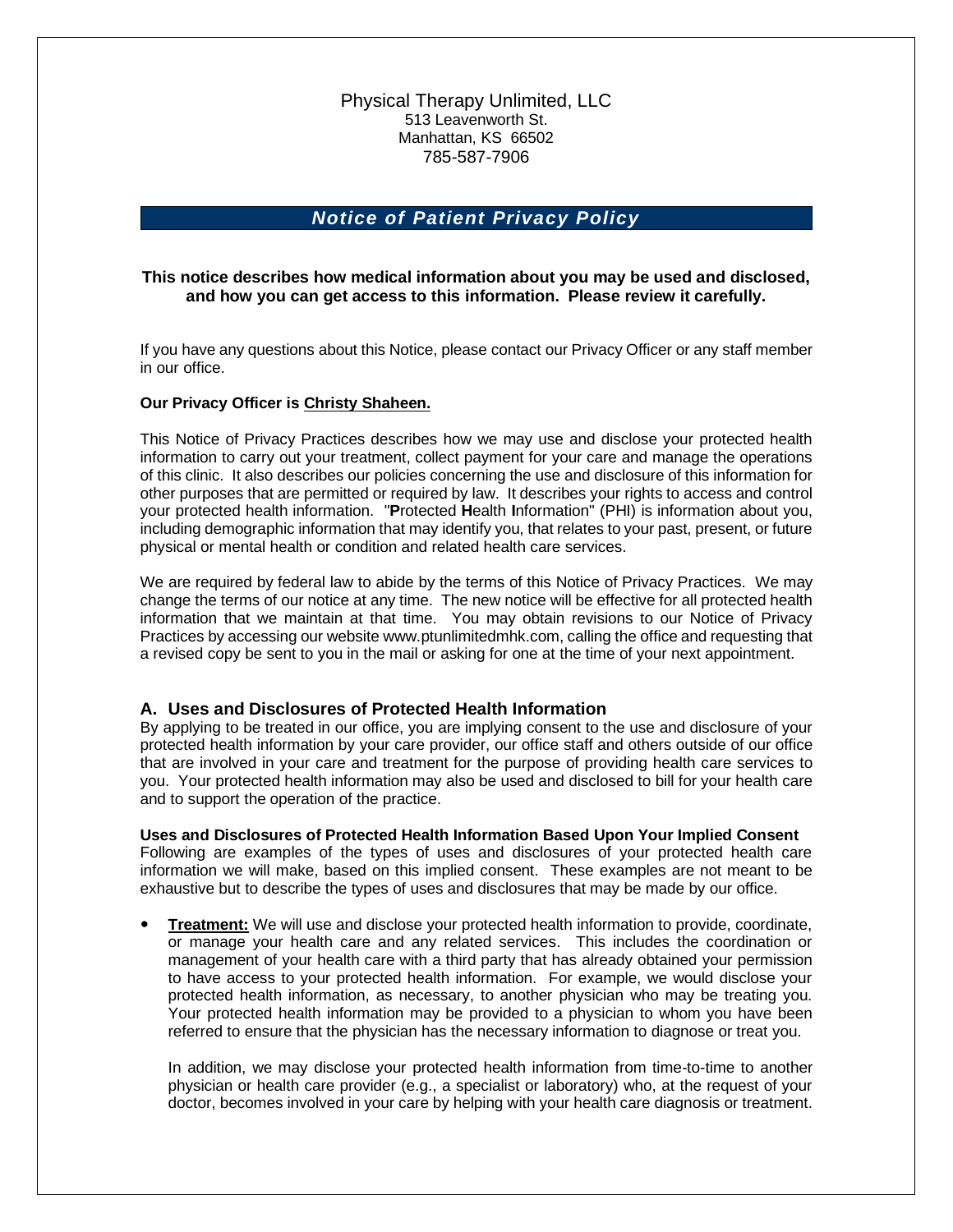- **Payment:** Your protected health information will be used, as needed, to obtain payment for your health care services. This may include certain activities that your health insurance plan may undertake before it approves or pays for the health care services, we recommend for you such as making a determination of eligibility or coverage for insurance benefits, reviewing services provided to you for medical necessity, and undertaking utilization review activities. For example, obtaining approval for Physical Therapy may require that your relevant protected health information be disclosed to the health plan to obtain approval for those services.
- **Healthcare Operations:** We may use or disclose, as needed, your protected health information in order to support the business activities of this office. These activities may include, but are not limited to, quality assessment activities, employee review activities and training of physical therapy students.

For example, we may disclose your protected health information to physical therapy interns or precepts that see patients at our office. In addition, we may use a sign-in sheet at the registration desk where you will be asked to sign your name and indicate your treatment provider. Communications between you and the care provider or her assistants may be recorded to assist us in accurately capturing your responses; we may also call you by name in the reception area when your care provider is ready to see you. We may use or disclose your protected health information, as necessary, to contact you to remind you of your appointment. We "Do - Do Not" have open therapy/counseling areas.

We will share your protected health information with third party "business associates" that perform various activities (e.g., billing, transcription services for the business). Whenever an arrangement between our office and a business associate involves the use or disclosure of your protected health information, we will have a written contract with that business associate that contains terms that will protect the privacy of your protected health information.

We may use or disclose your protected health information, as necessary, to provide you with information about treatment alternatives or other health-related benefits and services that may be of interest to you. We may also use and disclose your protected health information for other internal marketing activities. For example, your name and address may be used to send you a newsletter about our practice and the services we offer, we will ask for your authorization. We may also send you information about products or services that we believe may be beneficial to you. You may contact our Privacy Officer to request that these materials not be sent to you.

#### **Uses and Disclosures of Protected Health Information That May Be Made Only With Your Written Authorization**

Other uses and disclosures of your protected health information will be made only with your written authorization, unless otherwise permitted or required by law as described below.

- *disclosures of psychotherapy notes*
- *uses and disclosures of Protected Health Information for marketing purposes;*
- *disclosures that constitute a sale of Protected Health Information;*
- *Other uses and disclosures not described in the Notice of Privacy Practices will be made only with authorization from the individual.*

You may revoke any of these authorizations, at any time, in writing, except to the extent that your care provider or the practice has taken an action in reliance on the use or disclosure indicated in the authorization.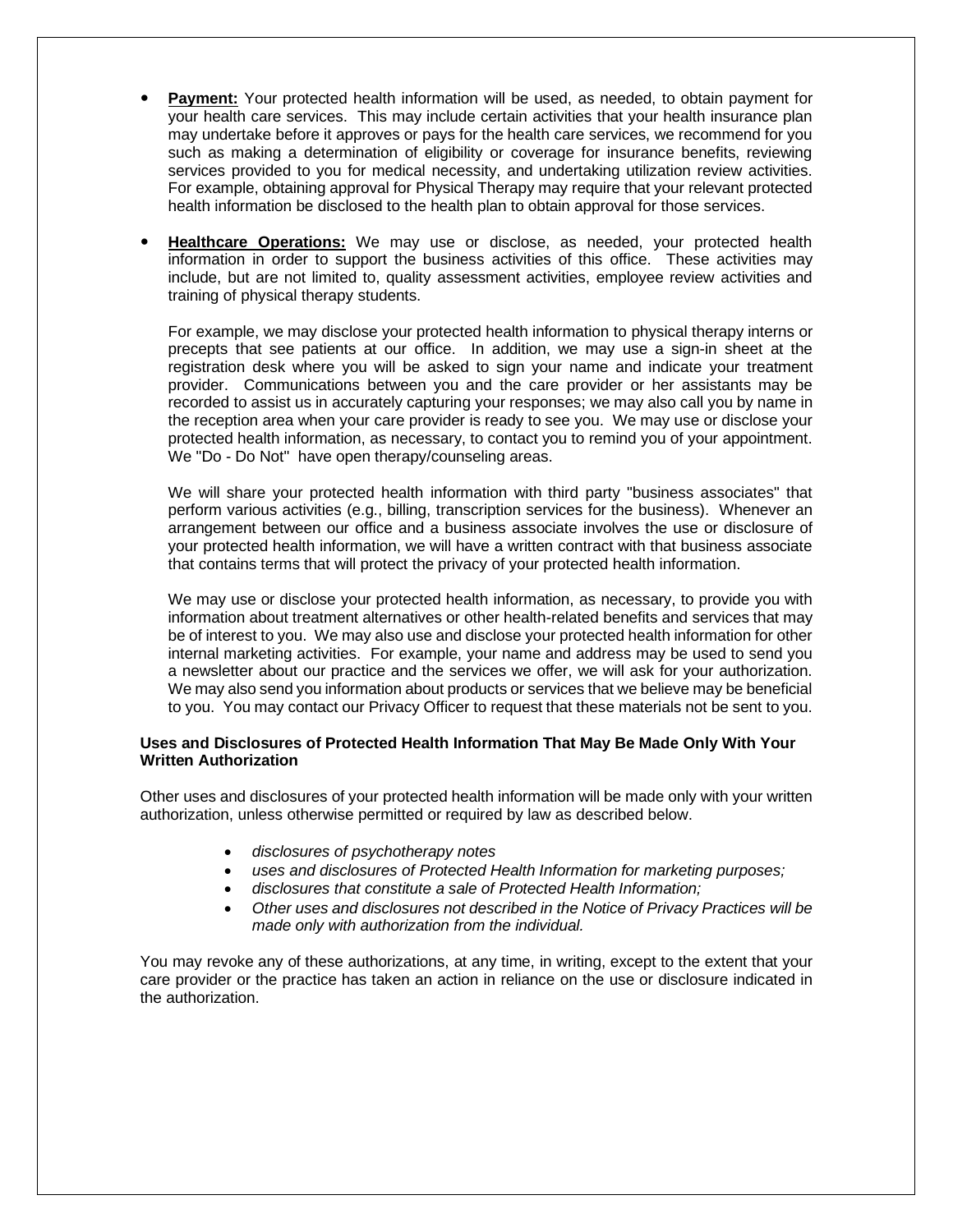#### **Other Permitted and Required Uses and Disclosures That May Be Made With Your Authorization or Opportunity to Object**

In the following instance where we may use and disclose your protected health information, you have the opportunity to agree or object to the use or disclosure of all or part of your protected health information. If you are not present or able to agree or object to the use or disclosure of the protected health information, then your care provider may, using professional judgment, determine whether the disclosure is in your best interest. In this case, only the protected health information that is relevant to your health care will be disclosed.

 **Others Involved in Your Healthcare:** Unless you object, we may disclose to a member of your family, a relative, a close friend or any other person you identify, your protected health information that directly relates to that person's involvement in your health care. If you are unable to agree or object to such a disclosure, we may disclose such information as necessary if we determine that it is in your best interest based on our professional judgment. We may use or disclose protected health information to notify or assist in notifying a family member, personal representative or any other person that is responsible for your care of your location or general condition. Finally, we may use or disclose your protected health information to an authorized public or private entity to assist in disaster relief efforts and to coordinate uses and disclosures to family or other individuals involved in your health care.

#### **Other Permitted and Required Uses and, Disclosures That May Be Made Without Your Consent, Authorization or Opportunity to Object**

We may use or disclose your protected health information in the following situations without your consent or authorization. These situations include:

- **Required by Law:** We may use or disclose your protected health information to the extent that the use or disclosure is required by law. The use or disclosure will be made in compliance with the law and will be limited to the relevant requirements of the law. You will be notified, as required by law, of any such uses or disclosures.
- **Public Health:** We may disclose your protected health information for public health activities and purposes to a public health authority that is permitted by law to collect or receive the information. The disclosure will be made for the purpose of controlling disease, injury or disability. We may also disclose your protected health information, if directed by the public health authority, to a foreign government agency that is collaborating with the public health authority.
- **Communicable Diseases:** We may disclose your protected health information, if authorized by law, to a person who may have been exposed to a communicable disease or may otherwise be at risk of contracting or spreading the disease or condition.
- **Health Oversight:** We may disclose protected health information to a health oversight agency for activities authorized by law, such as audits, investigations, and inspections. Oversight agencies seeking this information include government agencies that oversee the health care system, government benefit programs, other government regulatory programs and civil rights laws.
- **Abuse or Neglect:** We may disclose your protected health information to a public health authority that is authorized by law to receive reports of child abuse or neglect. In addition, we may disclose your protected health information if we believe that you have been a victim of abuse, neglect or domestic violence to the governmental entity or agency authorized to receive such information. In this case, the disclosure will be made consistent with the requirements of applicable federal and state laws.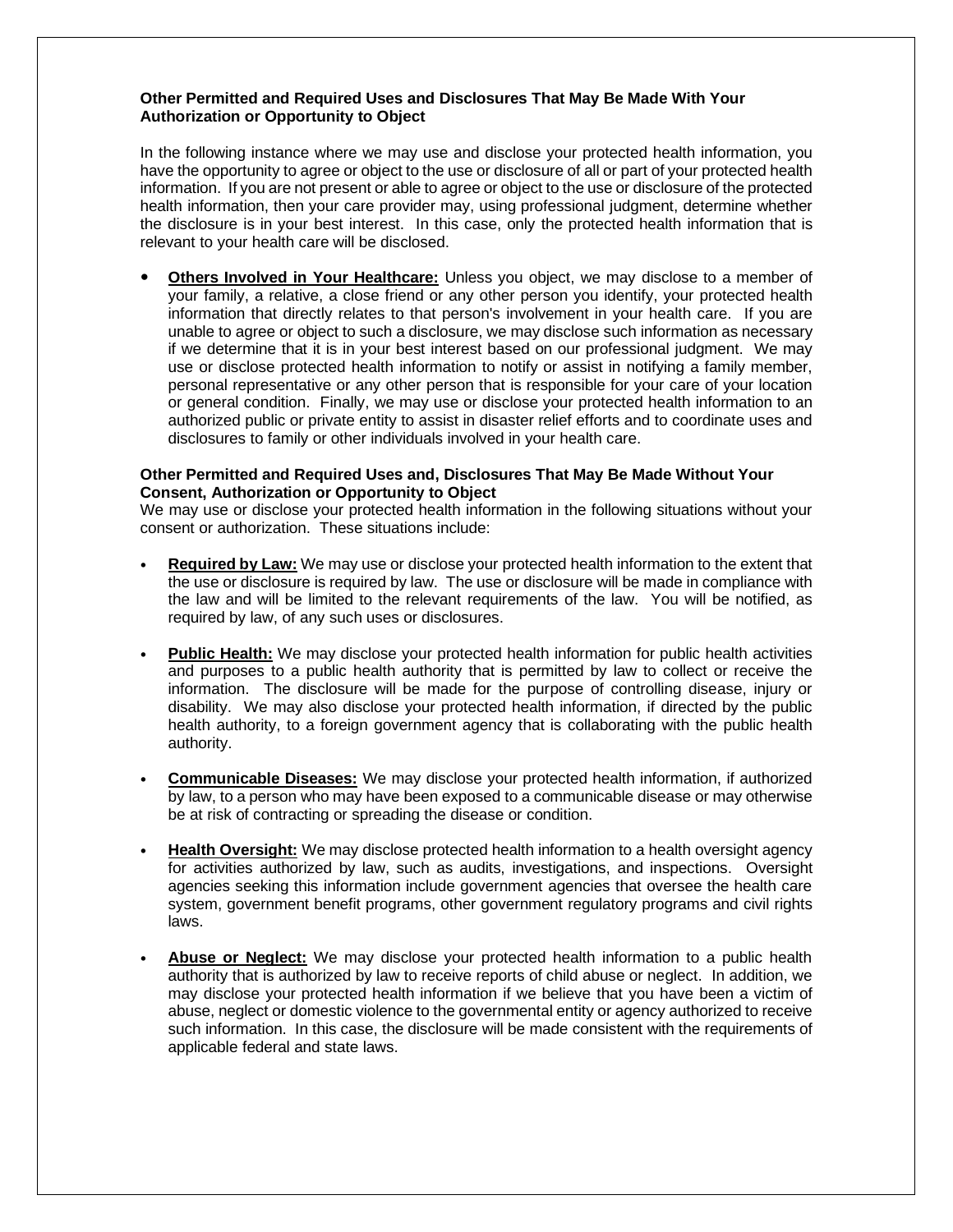- **Legal Proceedings:** We may disclose protected health information in the course of any judicial or administrative proceeding, in response to an order of a court or administrative tribunal (to the extent such disclosure is expressly authorized), in certain conditions in response to a subpoena, discovery request or other lawful process.
- **Law Enforcement:** We may also disclose protected health information, so long as applicable legal requirements are met, for law enforcement purposes. These law enforcement purposes include (I) legal process and otherwise required by law, (2) limited information requests for identification and location purposes, (3) pertaining to victims of a crime, (4) suspicion that death has occurred as a result of criminal conduct, (5) in the event that a crime occurs on the premises of the Practice, and (6) medical emergency (not on the Practice's premises) and it is likely that a crime has occurred.
- **Workers' Compensation:** We may disclose your protected health information, as authorized, to comply with workers' compensation laws and other similar legally-established programs.
- **Required Uses and Disclosures:** Under the law, we must make disclosures to you and when required by the Secretary of the Department of Health and Human Services to investigate or determine our compliance with the requirements of Section 164.500 et. seq.

# **B. Your Rights**

Following is a statement of your rights with respect to your protected health information and a brief description of how you may exercise these rights.

 **You have the right to inspect and copy your protected health information.** This means you may inspect and obtain a copy of protected health information about you that is contained in a designated record set for as long as we maintain the protected health information. A "designated record set" contains medical and billing records and any other records that your doctor and the Practice uses for making decisions about you.

Under federal law, however, you may not inspect or copy the following records; psychotherapy notes; information complied in reasonable anticipation of, or use in, a civil, criminal, or administrative action or proceeding, and protected health information that is subject to law that prohibits access to protected health information. Depending on the circumstances, a decision to deny access may be reviewed. In some circumstances, you may have a right to have this decision reviewed. Please contact our Privacy Officer, if you have questions about access to your medical record.

 **You have the right to request a restriction of your protected health information.** This means you may ask us not to use or disclose any part of your protected health information for the purposes of treatment, payment or healthcare operations. *You have the right to restrict certain disclosures of Protected Health Information to a health plan when you pay out of pocket in full for the healthcare delivered by our office*. You may also request that any part of your protected health information not be disclosed to family members or friends who may be involved in your care or for notification purposes as described in this Notice of Privacy Practices. Your request must be in writing and state the specific restriction requested and to whom you want the restriction to apply. *You may opt out of fundraising communications in which our office participates.*

Your provider is not required to agree to a restriction that you may request. If the care provider believes it is in your best interest to permit use and disclosure of your protected health information, your protected health information will not be restricted. If your care provider does agree to the requested restriction, we may not use or disclose your protected health information in violation of that restriction unless it is needed to provide emergency treatment. With this in mind, please discuss any restriction you wish to request with your care provider.